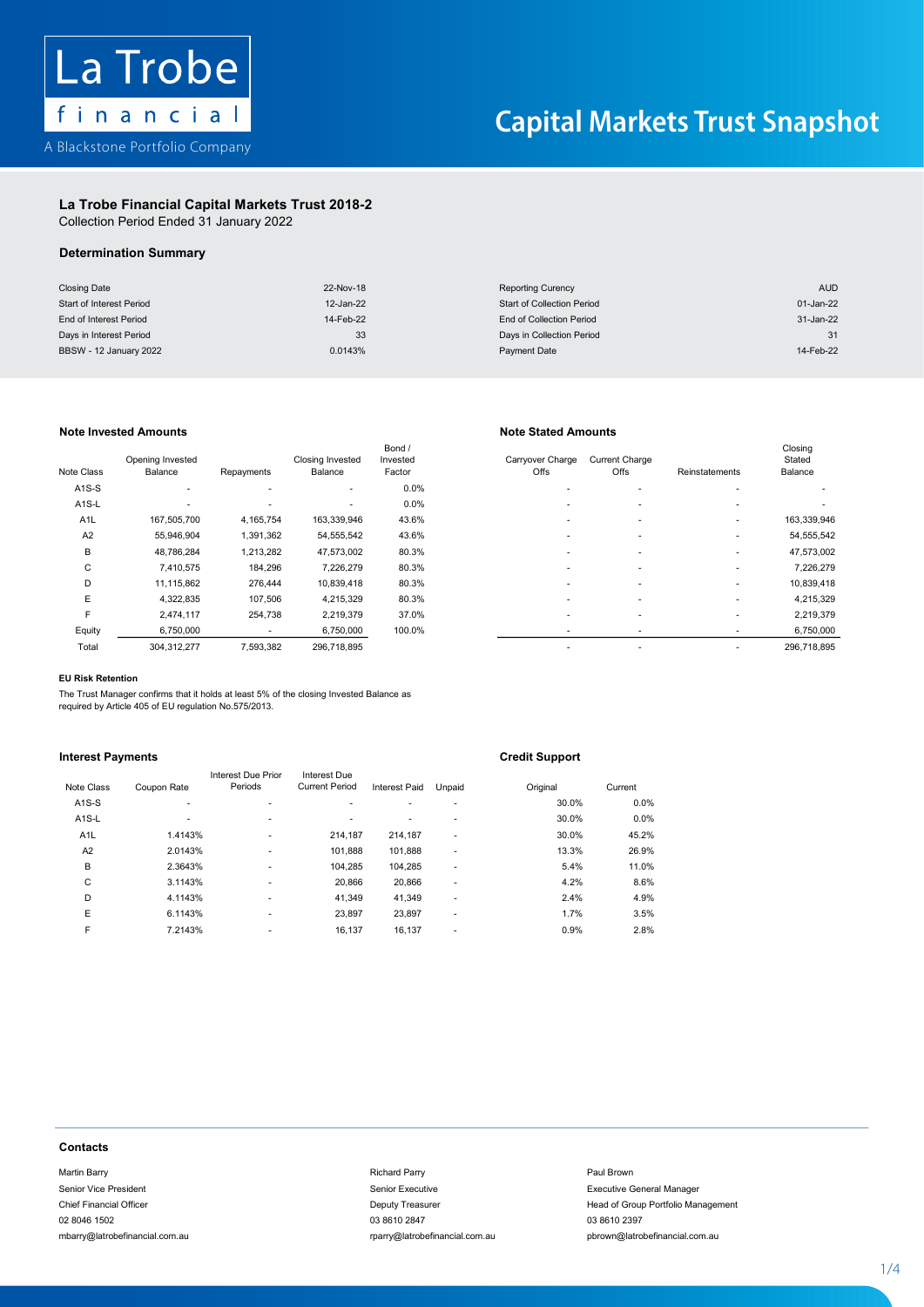

# La Trobe Financial Capital Markets Trust 2018-2 La Trobe Financial Capital Markets Trust 2018-2

Collection Period Ended 31 January 2022 Collection Period Ended 31 January 2022

# Determination Summary

| <b>Closing Date</b><br>22-Nov-18<br><b>Reporting Curency</b><br><b>Start of Collection Period</b><br>Start of Interest Period<br>12-Jan-22<br>End of Interest Period<br>14-Feb-22<br><b>End of Collection Period</b><br>33<br>Days in Interest Period<br>Days in Collection Period<br>0.0143%<br><b>BBSW - 12 January 2022</b><br><b>Payment Date</b><br><b>Thresholds</b><br><b>Expense Reserve</b><br>Balance<br>Opening Balance<br>150,000<br>Weighted average test<br>Additions<br>0<br>Available income test<br>$\mathbf 0$<br>Draws<br><b>Repayments</b><br>150,000<br><b>Closing Balance</b><br>Scheduled principal<br><b>Yield Enhancement Reserve</b><br>Unscheduled Principal (net of redraws)<br>Balance<br>Total net principal repaid<br>2,200,000<br>Opening Balance<br>Additions<br>$\mathbf 0$<br>Principal Payment Rate (PPR) - Current month annualised<br>Constant Prepayment Rate (CPR) - Current month annualised<br>0<br>Draws<br><b>Closing Balance</b><br>2,200,000<br><b>Pool Performance</b><br><b>Retention Amount Ledger</b><br>Portfolio balance at Closing Date<br>Pool Factor<br>Balance<br>Opening Balance<br>1,530,665<br>Liquidation amount - current month<br>Additions<br>25,340<br>No. of loans liquidated - current month | Actual<br>5.06%<br>5.66% | Minimum<br>3.80%<br>3.12% | <b>AUD</b><br>01-Jan-22<br>31-Jan-22<br>31<br>14-Feb-22<br>Satisfied<br>Yes<br>Yes<br>Balance<br>467,053<br>7,100,988<br>7,568,042<br>1.8%<br>24.6%<br>723,973,935<br>41.2% |
|----------------------------------------------------------------------------------------------------------------------------------------------------------------------------------------------------------------------------------------------------------------------------------------------------------------------------------------------------------------------------------------------------------------------------------------------------------------------------------------------------------------------------------------------------------------------------------------------------------------------------------------------------------------------------------------------------------------------------------------------------------------------------------------------------------------------------------------------------------------------------------------------------------------------------------------------------------------------------------------------------------------------------------------------------------------------------------------------------------------------------------------------------------------------------------------------------------------------------------------------------------------|--------------------------|---------------------------|-----------------------------------------------------------------------------------------------------------------------------------------------------------------------------|
|                                                                                                                                                                                                                                                                                                                                                                                                                                                                                                                                                                                                                                                                                                                                                                                                                                                                                                                                                                                                                                                                                                                                                                                                                                                                |                          |                           |                                                                                                                                                                             |
|                                                                                                                                                                                                                                                                                                                                                                                                                                                                                                                                                                                                                                                                                                                                                                                                                                                                                                                                                                                                                                                                                                                                                                                                                                                                |                          |                           |                                                                                                                                                                             |
|                                                                                                                                                                                                                                                                                                                                                                                                                                                                                                                                                                                                                                                                                                                                                                                                                                                                                                                                                                                                                                                                                                                                                                                                                                                                |                          |                           |                                                                                                                                                                             |
|                                                                                                                                                                                                                                                                                                                                                                                                                                                                                                                                                                                                                                                                                                                                                                                                                                                                                                                                                                                                                                                                                                                                                                                                                                                                |                          |                           |                                                                                                                                                                             |
|                                                                                                                                                                                                                                                                                                                                                                                                                                                                                                                                                                                                                                                                                                                                                                                                                                                                                                                                                                                                                                                                                                                                                                                                                                                                |                          |                           |                                                                                                                                                                             |
|                                                                                                                                                                                                                                                                                                                                                                                                                                                                                                                                                                                                                                                                                                                                                                                                                                                                                                                                                                                                                                                                                                                                                                                                                                                                |                          |                           |                                                                                                                                                                             |
|                                                                                                                                                                                                                                                                                                                                                                                                                                                                                                                                                                                                                                                                                                                                                                                                                                                                                                                                                                                                                                                                                                                                                                                                                                                                |                          |                           |                                                                                                                                                                             |
|                                                                                                                                                                                                                                                                                                                                                                                                                                                                                                                                                                                                                                                                                                                                                                                                                                                                                                                                                                                                                                                                                                                                                                                                                                                                |                          |                           |                                                                                                                                                                             |
|                                                                                                                                                                                                                                                                                                                                                                                                                                                                                                                                                                                                                                                                                                                                                                                                                                                                                                                                                                                                                                                                                                                                                                                                                                                                |                          |                           |                                                                                                                                                                             |
|                                                                                                                                                                                                                                                                                                                                                                                                                                                                                                                                                                                                                                                                                                                                                                                                                                                                                                                                                                                                                                                                                                                                                                                                                                                                |                          |                           |                                                                                                                                                                             |
|                                                                                                                                                                                                                                                                                                                                                                                                                                                                                                                                                                                                                                                                                                                                                                                                                                                                                                                                                                                                                                                                                                                                                                                                                                                                |                          |                           |                                                                                                                                                                             |
|                                                                                                                                                                                                                                                                                                                                                                                                                                                                                                                                                                                                                                                                                                                                                                                                                                                                                                                                                                                                                                                                                                                                                                                                                                                                |                          |                           |                                                                                                                                                                             |
|                                                                                                                                                                                                                                                                                                                                                                                                                                                                                                                                                                                                                                                                                                                                                                                                                                                                                                                                                                                                                                                                                                                                                                                                                                                                |                          |                           |                                                                                                                                                                             |
|                                                                                                                                                                                                                                                                                                                                                                                                                                                                                                                                                                                                                                                                                                                                                                                                                                                                                                                                                                                                                                                                                                                                                                                                                                                                |                          |                           |                                                                                                                                                                             |
|                                                                                                                                                                                                                                                                                                                                                                                                                                                                                                                                                                                                                                                                                                                                                                                                                                                                                                                                                                                                                                                                                                                                                                                                                                                                |                          |                           |                                                                                                                                                                             |
|                                                                                                                                                                                                                                                                                                                                                                                                                                                                                                                                                                                                                                                                                                                                                                                                                                                                                                                                                                                                                                                                                                                                                                                                                                                                |                          |                           |                                                                                                                                                                             |
|                                                                                                                                                                                                                                                                                                                                                                                                                                                                                                                                                                                                                                                                                                                                                                                                                                                                                                                                                                                                                                                                                                                                                                                                                                                                |                          |                           |                                                                                                                                                                             |
|                                                                                                                                                                                                                                                                                                                                                                                                                                                                                                                                                                                                                                                                                                                                                                                                                                                                                                                                                                                                                                                                                                                                                                                                                                                                |                          |                           |                                                                                                                                                                             |
|                                                                                                                                                                                                                                                                                                                                                                                                                                                                                                                                                                                                                                                                                                                                                                                                                                                                                                                                                                                                                                                                                                                                                                                                                                                                |                          |                           |                                                                                                                                                                             |
|                                                                                                                                                                                                                                                                                                                                                                                                                                                                                                                                                                                                                                                                                                                                                                                                                                                                                                                                                                                                                                                                                                                                                                                                                                                                |                          |                           |                                                                                                                                                                             |
|                                                                                                                                                                                                                                                                                                                                                                                                                                                                                                                                                                                                                                                                                                                                                                                                                                                                                                                                                                                                                                                                                                                                                                                                                                                                |                          |                           |                                                                                                                                                                             |
|                                                                                                                                                                                                                                                                                                                                                                                                                                                                                                                                                                                                                                                                                                                                                                                                                                                                                                                                                                                                                                                                                                                                                                                                                                                                |                          |                           |                                                                                                                                                                             |
|                                                                                                                                                                                                                                                                                                                                                                                                                                                                                                                                                                                                                                                                                                                                                                                                                                                                                                                                                                                                                                                                                                                                                                                                                                                                |                          |                           |                                                                                                                                                                             |
|                                                                                                                                                                                                                                                                                                                                                                                                                                                                                                                                                                                                                                                                                                                                                                                                                                                                                                                                                                                                                                                                                                                                                                                                                                                                |                          |                           | $\pmb{0}$                                                                                                                                                                   |
|                                                                                                                                                                                                                                                                                                                                                                                                                                                                                                                                                                                                                                                                                                                                                                                                                                                                                                                                                                                                                                                                                                                                                                                                                                                                |                          |                           | $\mathbf 0$                                                                                                                                                                 |
| 0<br>Losses - current month<br>Draws                                                                                                                                                                                                                                                                                                                                                                                                                                                                                                                                                                                                                                                                                                                                                                                                                                                                                                                                                                                                                                                                                                                                                                                                                           |                          |                           | $\Omega$                                                                                                                                                                    |
| 1,556,005<br><b>Closing Balance</b><br>Cumulative liquidation amount                                                                                                                                                                                                                                                                                                                                                                                                                                                                                                                                                                                                                                                                                                                                                                                                                                                                                                                                                                                                                                                                                                                                                                                           |                          |                           | 6,530,214                                                                                                                                                                   |
| Cumulative no. of loans liquidated                                                                                                                                                                                                                                                                                                                                                                                                                                                                                                                                                                                                                                                                                                                                                                                                                                                                                                                                                                                                                                                                                                                                                                                                                             |                          |                           | 11                                                                                                                                                                          |
|                                                                                                                                                                                                                                                                                                                                                                                                                                                                                                                                                                                                                                                                                                                                                                                                                                                                                                                                                                                                                                                                                                                                                                                                                                                                |                          |                           |                                                                                                                                                                             |
| <b>Cumulative losses</b>                                                                                                                                                                                                                                                                                                                                                                                                                                                                                                                                                                                                                                                                                                                                                                                                                                                                                                                                                                                                                                                                                                                                                                                                                                       |                          |                           | 358,557                                                                                                                                                                     |
| <b>Amortisation Ledger</b><br>Annualised loss rate since Closing Date                                                                                                                                                                                                                                                                                                                                                                                                                                                                                                                                                                                                                                                                                                                                                                                                                                                                                                                                                                                                                                                                                                                                                                                          |                          |                           | 0.02%                                                                                                                                                                       |
| Balance                                                                                                                                                                                                                                                                                                                                                                                                                                                                                                                                                                                                                                                                                                                                                                                                                                                                                                                                                                                                                                                                                                                                                                                                                                                        |                          |                           |                                                                                                                                                                             |
| <b>Stepdown Criteria</b><br>Opening Balance<br>0                                                                                                                                                                                                                                                                                                                                                                                                                                                                                                                                                                                                                                                                                                                                                                                                                                                                                                                                                                                                                                                                                                                                                                                                               |                          |                           |                                                                                                                                                                             |
| Additions<br>$\mathbf 0$                                                                                                                                                                                                                                                                                                                                                                                                                                                                                                                                                                                                                                                                                                                                                                                                                                                                                                                                                                                                                                                                                                                                                                                                                                       |                          |                           | Satisfied                                                                                                                                                                   |
| $\pmb{0}$<br>a. No Class A1S-S Notes or Class A1S-L Notes outstanding<br>Draws                                                                                                                                                                                                                                                                                                                                                                                                                                                                                                                                                                                                                                                                                                                                                                                                                                                                                                                                                                                                                                                                                                                                                                                 |                          |                           | Yes                                                                                                                                                                         |
| $\mathbf 0$<br><b>Closing Balance</b><br>b. Class A Subordination Percentage                                                                                                                                                                                                                                                                                                                                                                                                                                                                                                                                                                                                                                                                                                                                                                                                                                                                                                                                                                                                                                                                                                                                                                                   |                          |                           | Yes                                                                                                                                                                         |
| c. Principal Losses                                                                                                                                                                                                                                                                                                                                                                                                                                                                                                                                                                                                                                                                                                                                                                                                                                                                                                                                                                                                                                                                                                                                                                                                                                            |                          |                           | Yes                                                                                                                                                                         |
| d. 90 Arrears Days                                                                                                                                                                                                                                                                                                                                                                                                                                                                                                                                                                                                                                                                                                                                                                                                                                                                                                                                                                                                                                                                                                                                                                                                                                             |                          |                           | Yes                                                                                                                                                                         |
| <b>Liquidity Facility</b><br>e. Stated Amount                                                                                                                                                                                                                                                                                                                                                                                                                                                                                                                                                                                                                                                                                                                                                                                                                                                                                                                                                                                                                                                                                                                                                                                                                  |                          |                           | Yes                                                                                                                                                                         |
| Balance                                                                                                                                                                                                                                                                                                                                                                                                                                                                                                                                                                                                                                                                                                                                                                                                                                                                                                                                                                                                                                                                                                                                                                                                                                                        |                          |                           |                                                                                                                                                                             |
| <b>Call Option Trigger</b><br>Opening Balance<br>0                                                                                                                                                                                                                                                                                                                                                                                                                                                                                                                                                                                                                                                                                                                                                                                                                                                                                                                                                                                                                                                                                                                                                                                                             |                          |                           |                                                                                                                                                                             |
| $\mathbf 0$<br>Draws<br>The Payment Date which occurs on the earlier of:                                                                                                                                                                                                                                                                                                                                                                                                                                                                                                                                                                                                                                                                                                                                                                                                                                                                                                                                                                                                                                                                                                                                                                                       |                          |                           |                                                                                                                                                                             |
| Reimbursements<br>0<br>a. 12th November 2022; and                                                                                                                                                                                                                                                                                                                                                                                                                                                                                                                                                                                                                                                                                                                                                                                                                                                                                                                                                                                                                                                                                                                                                                                                              |                          |                           |                                                                                                                                                                             |
| b. the first Payment date on which the aggregate Invested Amounts of all Notes,<br>$\mathbf 0$<br><b>Closing Balance</b>                                                                                                                                                                                                                                                                                                                                                                                                                                                                                                                                                                                                                                                                                                                                                                                                                                                                                                                                                                                                                                                                                                                                       |                          |                           |                                                                                                                                                                             |
| expressed as a percentage of the aggregate Initial Invested Amounts of all Notes on the<br>Closing Date, is equal to or less than 25%.<br>4,450,783<br><b>Closing Facility Limit</b>                                                                                                                                                                                                                                                                                                                                                                                                                                                                                                                                                                                                                                                                                                                                                                                                                                                                                                                                                                                                                                                                           |                          |                           |                                                                                                                                                                             |

### Opening Balance 150,000 Weighted average test 5.06% 3.80% Yes Expense Reserve Thresholds

| <b>Closing Balance</b> | 150.000 | Repayments       |
|------------------------|---------|------------------|
| Draws                  |         |                  |
| Additions              |         | Available income |
| <b>Opening Balance</b> | 150.000 | Weighted averag  |
|                        | Balance |                  |

|                        |           | <b>Pool Performance</b>                                   |          |
|------------------------|-----------|-----------------------------------------------------------|----------|
| <b>Closing Balance</b> | 2.200.000 |                                                           |          |
| Draws                  | O.        | Constant Prepayment Rate (CPR) - Current month annualised | 24.6%    |
| Additions              | 0         | Principal Payment Rate (PPR) - Current month annualised   | 1.8%     |
| Opening Balance        | 2.200.000 |                                                           |          |
|                        | Balance   | I otal net principal repaid                               | .568.042 |

|                        | Balance   |
|------------------------|-----------|
| Opening Balance        | 1,530,665 |
| Additions              | 25.340    |
| Draws                  | O         |
| <b>Closing Balance</b> | 1,556,005 |

|                        | Balance |                                                          |           |
|------------------------|---------|----------------------------------------------------------|-----------|
| <b>Opening Balance</b> |         | <b>Stepdown Criteria</b>                                 |           |
| Additions              |         |                                                          | Satisfied |
| Draws                  |         | a. No Class A1S-S Notes or Class A1S-L Notes outstanding | Yes       |
| <b>Closing Balance</b> |         | b. Class A Subordination Percentage                      | Yes       |

|                               | Balance   |                                                                                                                                                                            |
|-------------------------------|-----------|----------------------------------------------------------------------------------------------------------------------------------------------------------------------------|
| <b>Opening Balance</b>        |           | <b>Call Option Trigger</b>                                                                                                                                                 |
| Draws                         |           | The Payment Date which occurs on the earlier of:                                                                                                                           |
| Reimbursements                |           | a. 12th November 2022; and                                                                                                                                                 |
| <b>Closing Balance</b>        |           | b. the first Payment date on which the aggregate Invested Amounts of all Notes,<br>expressed as a percentage of the aggregate Initial Invested Amounts of all Notes on the |
| <b>Closing Facility Limit</b> | 4.450.783 | Closing Date, is equal to or less than 25%.                                                                                                                                |

### the serve that the contract of the contract of the contract of the contract of the contract of the contract of the contract of the contract of the contract of the contract of the contract of the contract of the contract of

|                                  | Balance   |                                                         | Actual | Minimum | Satisfied |
|----------------------------------|-----------|---------------------------------------------------------|--------|---------|-----------|
| Opening Balance                  | 150,000   | Weighted average test                                   | 5.06%  | 3.80%   | Yes       |
| <b>Additions</b>                 | 0         | Available income test                                   | 5.66%  | 3.12%   | Yes       |
| Draws                            | 0         |                                                         |        |         |           |
| <b>Closing Balance</b>           | 150,000   | Repayments                                              |        |         |           |
|                                  |           |                                                         |        |         | Balance   |
|                                  |           | Scheduled principal                                     |        |         | 467,053   |
| <b>Yield Enhancement Reserve</b> |           | Unscheduled Principal (net of redraws)                  |        |         | 7,100,988 |
|                                  | Balance   | Total net principal repaid                              |        |         | 7,568,042 |
| Opening Balance                  | 2,200,000 |                                                         |        |         |           |
| <b>Additions</b>                 | 0         | Principal Payment Rate (PPR) - Current month annualised |        |         | 1.8%      |
|                                  |           |                                                         |        |         | .         |

### Retention Amount Ledger Portfolio balance at Closing Date 723,973,935 Pool Performance

| <b>Retention Amount Ledger</b> |           | Portfolio balance at Closing Date       | 723,973,935 |
|--------------------------------|-----------|-----------------------------------------|-------------|
|                                | Balance   | Pool Factor                             | 41.2%       |
| Opening Balance                | 1,530,665 | Liquidation amount - current month      | $\Omega$    |
| Additions                      | 25.340    | No. of loans liquidated - current month | $\Omega$    |
| <b>Draws</b>                   | 0         | Losses - current month                  | $\Omega$    |
| <b>Closing Balance</b>         | 1,556,005 | Cumulative liquidation amount           | 6,530,214   |
|                                |           | Cumulative no. of loans liquidated      | 11          |
|                                |           | <b>Cumulative losses</b>                | 358,557     |
| <b>Amortisation Ledger</b>     |           | Annualised loss rate since Closing Date | 0.02%       |

| <b>Draws</b>              |                                     | a. No Class A1S-S Notes or Class A1S-L Notes outstanding | Yes |
|---------------------------|-------------------------------------|----------------------------------------------------------|-----|
| Closing Balance           | b. Class A Subordination Percentage |                                                          | Yes |
|                           |                                     | c. Principal Losses                                      | Yes |
|                           |                                     | d. 90 Arrears Days                                       | Yes |
| <b>Liquidity Facility</b> |                                     | e. Stated Amount                                         | Yes |

2 - 4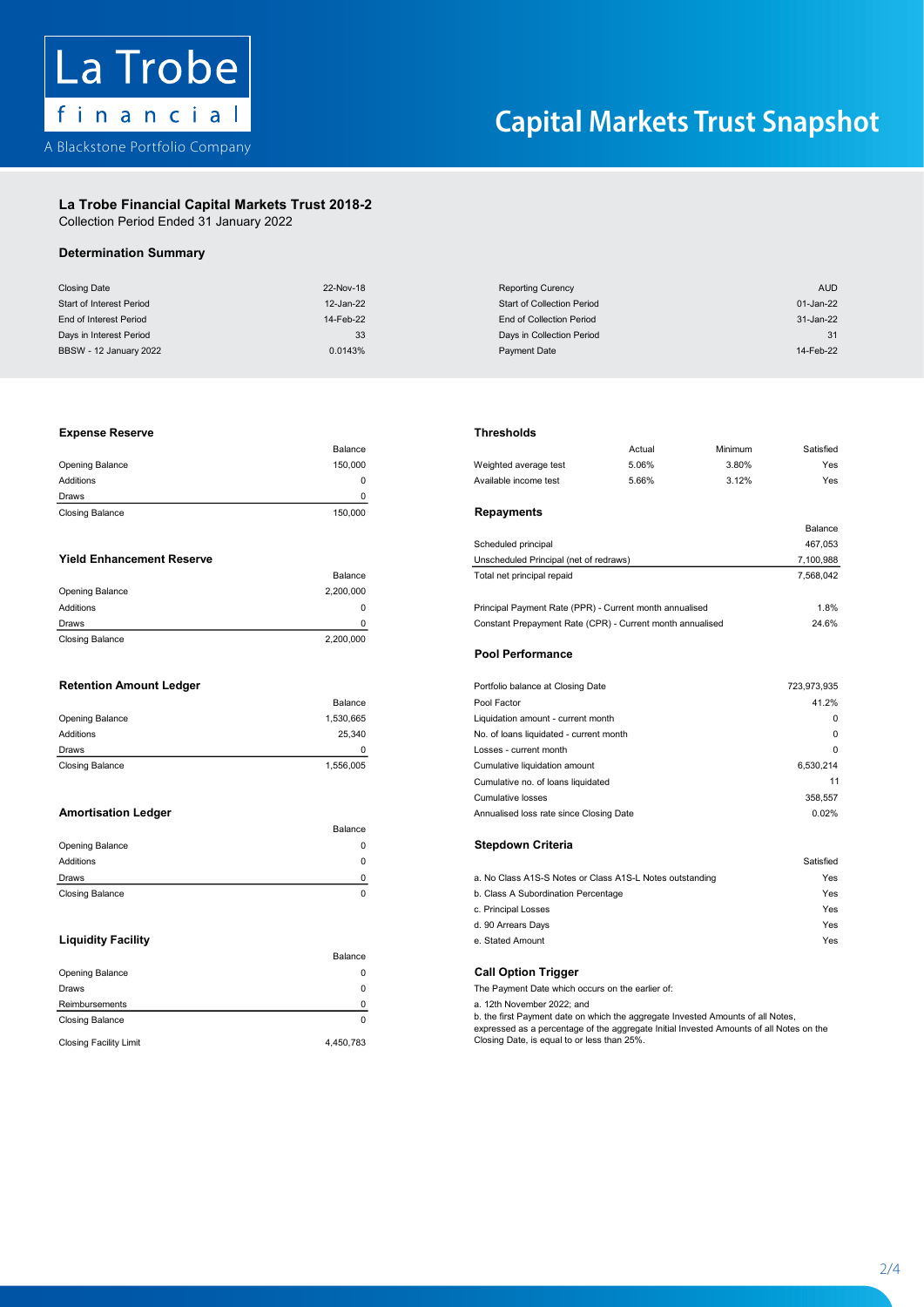

## La Trobe Financial Capital Markets Trust 2018-2 La Trobe Financial Capital Markets Trust 2018-2

As at 31 January 2022 As at 31 January 2022

| <b>Pool Summary</b><br>Portfolio balance (\$) | 298,392,949 |                                    | 67.79 |
|-----------------------------------------------|-------------|------------------------------------|-------|
|                                               |             | Weighted average LVR (%)           |       |
| Number of loans (#)                           | 812         | Maximum current LVR (%)            | 97.88 |
| Average loan size (\$)                        | 367.479     | Weighted average seasoning (years) | 4.32  |
| Maximum loan size (\$)                        | .494.852    | Weighted average Interest Rate (%) | 5.07  |

| Current Loan to Value ratio (LVR) Distribution |             |             |       | <b>Current Balance Distribution</b>                    |          |              |       |
|------------------------------------------------|-------------|-------------|-------|--------------------------------------------------------|----------|--------------|-------|
|                                                | Number      | Balance     | %     |                                                        | Number   | Balance      | %     |
| Up to 50.0%                                    | 116         | 25,367,779  | 8.5   | Less than 100,000                                      | 34       | 1,617,238    | 0.5   |
| 50.0% to 60.0%                                 | 134         | 39,289,048  | 13.2  | 100,000 to 200,000                                     | 118      | 19,849,175   | 6.7   |
| 60.0% to 65.0%                                 | 75          | 26,014,911  | 8.7   | 200,000 to 300,000                                     | 275      | 68, 147, 273 | 22.9  |
| 65.0% to 70.0%                                 | 124         | 43,668,387  | 14.6  | 300,000 to 400,000                                     | 138      | 47,207,244   | 15.8  |
| 70.0% to 75.0%                                 | 166         | 68.859.301  | 23.1  | 400,000 to 500,000                                     | 80       | 35.517.439   | 11.9  |
| 75.0% to 80.0%                                 | 148         | 67,440,242  | 22.6  | 500,000 to 600,000                                     | 54       | 29,511,063   | 9.9   |
| 80.0% to 85.0%                                 | 40          | 22.867.938  | 7.7   | 600,000 to 700,000                                     | 39       | 25.266.194   | 8.5   |
| 85.0% to 90.0%                                 | 5           | 2,748,106   | 0.9   | 700,000 to 800,000                                     | 13       | 9.671.305    | 3.2   |
| 90.0% to 95.0%                                 |             | 932,041     | 0.3   | 800,000 to 900,000                                     | 11       | 9,365,172    | 3.1   |
| 95.0% to 100.0%                                | 3           | 1,205,196   | 0.4   | 900,000 to 1,000,000                                   | 25       | 23,551,731   | 7.9   |
| Over 100.0%                                    | $\mathbf 0$ | 0           | 0.0   | 1,000,000 to 1,500,000                                 | 25       | 28,689,115   | 9.6   |
|                                                |             |             |       | Over 1,500,000                                         | 0        | 0            | 0.0   |
| Total                                          | 812         | 298,392,949 | 100.0 |                                                        |          |              |       |
|                                                |             |             |       | Total                                                  | 812      | 298,392,949  | 100.0 |
| <b>Interest Rates</b>                          |             |             |       | Seasoning Distribution (Based on Loan Settlement Date) |          |              |       |
|                                                | Number      | Balance     | %     |                                                        | Number   | Balance      | %     |
| Up to 3.00%                                    | 3           | 1,895,976   | 0.6   | Less than 1 year                                       | 0        | 0            | 0.0   |
| 3.00% to 4.00%                                 | 73          | 27.588.694  | 9.2   | 1 to 2 years                                           | 0        | 0            | 0.0   |
| 4.00% to 4.50%                                 | 166         | 60,696,040  | 20.4  | 2 to 3 years                                           | $\Omega$ | <sup>0</sup> | 0.0   |
| 4.50% to 5.00%                                 | 120         | 53.729.477  | 18.0  | 3 to 4 years                                           | 469      | 168.753.129  | 56.5  |
| 5.00% to 5.50%                                 | 133         | 57,623,606  | 19.3  | 4 to 5 years                                           | 232      | 96,067,297   | 32.2  |
| 5.50% to 6.00%                                 | 96          | 39,553,604  | 13.3  | Over 5 years                                           | 111      | 33,572,523   | 11.3  |
| 6.00% to 6.50%                                 | 172         | 45,133,535  | 15.1  |                                                        |          |              |       |
| 6.50% to 7.00%                                 | 15          | 3,900,810   | 1.3   | Total                                                  | 812      | 298,392,949  | 100.0 |
| 7.00% to 8.00%                                 | 34          | 8,271,207   | 2.8   |                                                        |          |              |       |
| Over 8.00%                                     | 0           | 0           | 0.0   |                                                        |          |              |       |
| Total                                          | 812         | 298,392,949 | 100.0 |                                                        |          |              |       |

|                 | Number | Balance     | %     |                        | Number | Balance     | $\%$  |
|-----------------|--------|-------------|-------|------------------------|--------|-------------|-------|
| Up to 50.0%     | 116    | 25.367.779  | 8.5   | Less than 100,000      | 34     | 1.617.238   | 0.5   |
| 50.0% to 60.0%  | 134    | 39.289.048  | 13.2  | 100,000 to 200,000     | 118    | 19.849.175  | 6.7   |
| 60.0% to 65.0%  | 75     | 26.014.911  | 8.7   | 200,000 to 300,000     | 275    | 68.147.273  | 22.9  |
| 65.0% to 70.0%  | 124    | 43.668.387  | 14.6  | 300,000 to 400,000     | 138    | 47.207.244  | 15.8  |
| 70.0% to 75.0%  | 166    | 68.859.301  | 23.1  | 400,000 to 500,000     | 80     | 35.517.439  | 11.9  |
| 75.0% to 80.0%  | 148    | 67.440.242  | 22.6  | 500,000 to 600,000     | 54     | 29.511.063  | 9.9   |
| 80.0% to 85.0%  | 40     | 22.867.938  | 7.7   | 600,000 to 700,000     | 39     | 25.266.194  | 8.5   |
| 85.0% to 90.0%  | 5.     | 2.748.106   | 0.9   | 700,000 to 800,000     | 13     | 9.671.305   | 3.2   |
| 90.0% to 95.0%  |        | 932.041     | 0.3   | 800,000 to 900,000     | 11     | 9.365.172   | 3.1   |
| 95.0% to 100.0% |        | 1.205.196   | 0.4   | 900,000 to 1,000,000   | 25     | 23.551.731  | 7.9   |
| Over 100.0%     |        |             | 0.0   | 1.000.000 to 1.500.000 | 25     | 28.689.115  | 9.6   |
|                 |        |             |       | Over 1,500,000         | 0      |             | 0.0   |
| Total           | 812    | 298,392,949 | 100.0 |                        |        |             |       |
|                 |        |             |       | Total                  | 812    | 208 302 040 | 100 Q |

|                   | Number        | Balance    | $\%$          |                  | Number | Balance     | $\%$  |
|-------------------|---------------|------------|---------------|------------------|--------|-------------|-------|
| Up to 3.00%       |               | .895.976   | 0.6           | Less than 1 year |        |             | 0.0   |
| 3.00% to 4.00%    | 73            | 27.588.694 | 9.2           | 1 to 2 years     |        | 0           | 0.0   |
| 4.00% to 4.50%    | 166           | 60.696.040 | 20.4          | 2 to 3 years     |        |             | 0.0   |
| 4.50% to 5.00%    | 120           | 53.729.477 | 18.0          | 3 to 4 years     | 469    | 168.753.129 | 56.5  |
| 5.00% to 5.50%    | 133           | 57.623.606 | 19.3          | 4 to 5 years     | 232    | 96.067.297  | 32.2  |
| 5.50% to 6.00%    | 96            | 39.553.604 | 13.3          | Over 5 years     | 111    | 33.572.523  | 11.3  |
| 6.00% to 6.50%    | 172           | 45.133.535 | 15.1          |                  |        |             |       |
| 6.50% to 7.00%    | 15            | 3.900.810  | 1.3           | Total            | 812    | 298.392.949 | 100.0 |
| $7.0001 + 0.0001$ | $\sim$ $\sim$ | 0.071.007  | $\sim$ $\sim$ |                  |        |             |       |